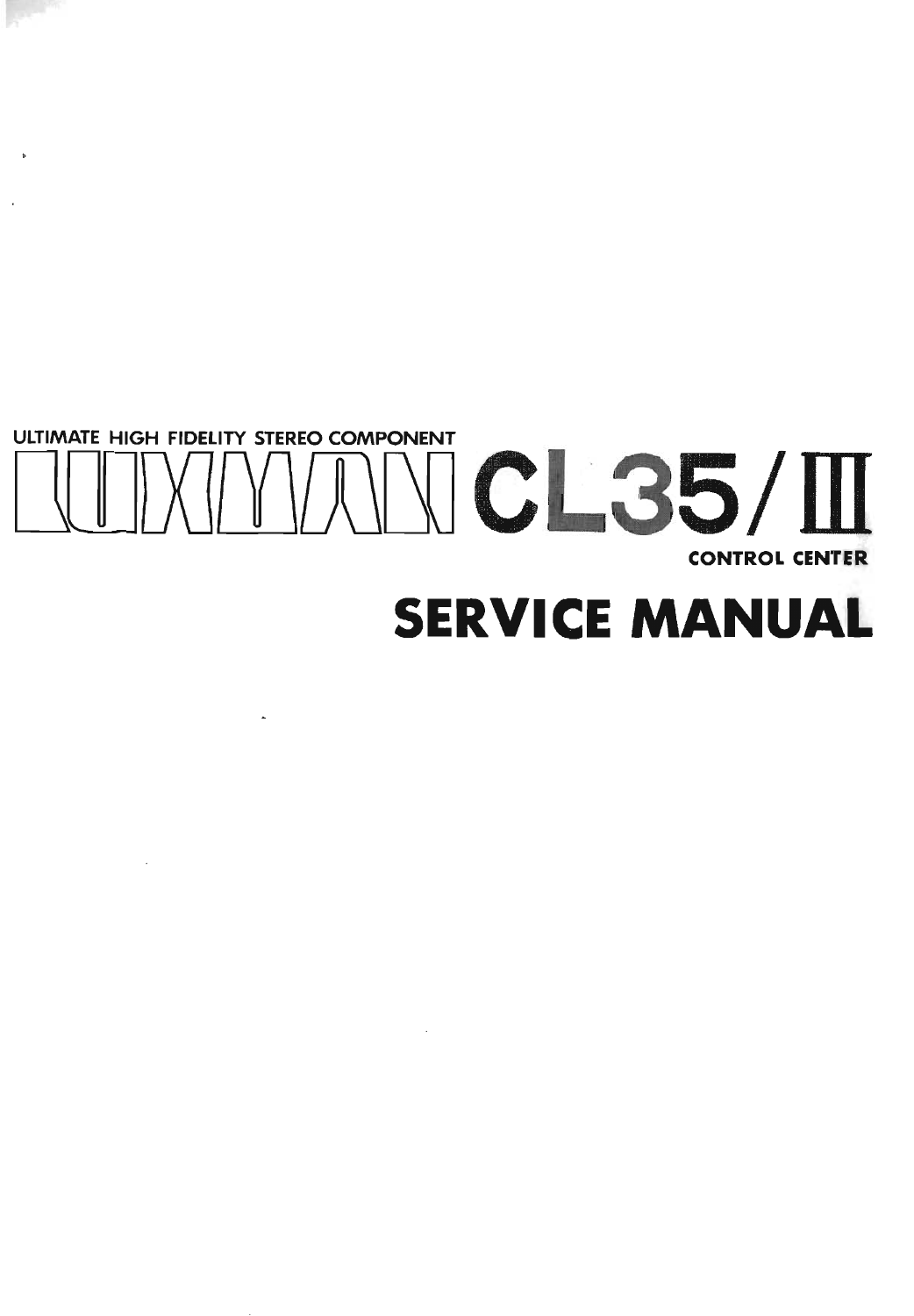

#### Equalizer Amp.

The circuit is shown in the *Fig.* 1. This amp has not standard method of Feedback, about which special explanation is made hereunder.

*Fig.* 2 shows its concept, wherein A-3 means cathode-follower with its gain at OdB. While A-2 has +39dB and therefore the gain is +39dB thru A-2 and A-3.

At A-I the output impedance is 110K ohms by means of electric feedback from the cathode side. Local feedback by 2.2M ohms can be stipulated as the formula Beta =  $1/19.8$  and amount of NF is 14dB. Therefore the gain is +25dB thru A-2 and A-3, and input impedance becoms 210K ohms.

At A-1 load is 120K ohms and gain is +32dB, and therefore the total gain is 57dB.



l<br>150PF 220PF<br><sup>220K</sup>

220<sub>K</sub>

fig.-3

Fig. 3 shows R.I.A.A. complex. The. total NF shall not be levied below the cut-off frequency of 50Hz. In the case of triode it is possible to suppress the distortion below the sensing level under point lies at the total distortion balance.

This amp. plays the role of mic. amp. as well.

 $\mathsf I$ 

**MlC position**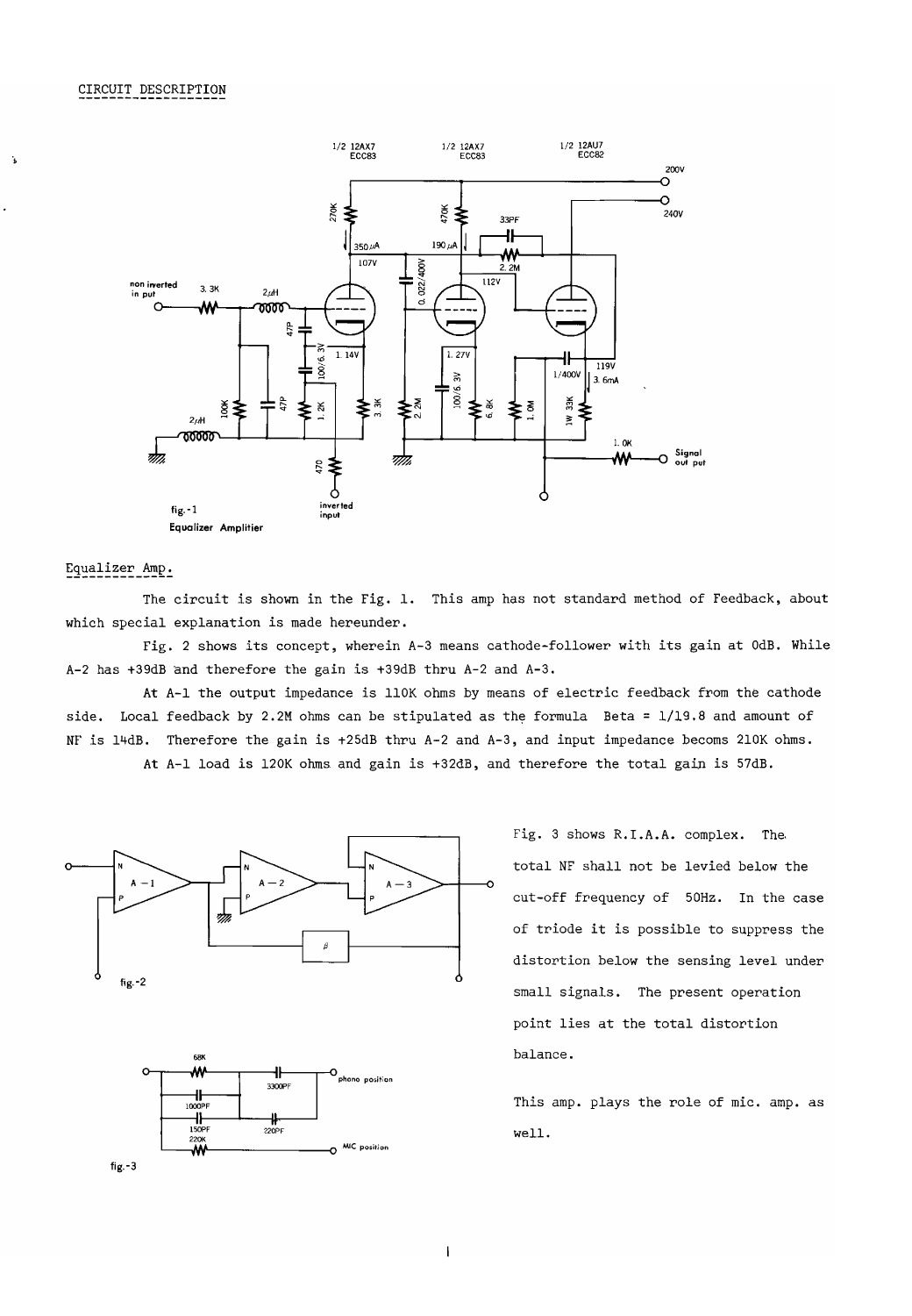

#### Flat Amp.

Fig. 4 shows the circuit, where the 2nd stage is constituted by dual amps of local feedback. The feedback circuit is shown in Fig. 5. Low Frequency Trimmer operation is done by the feedback circuit. At the G) position roll-off takes place at 100Hz and cut-off takes place at 250Hz, while at the  $\bigcap$  position cut-off commences at 100Hz and roll-off starts at 220Hz.



#### Tone Control

Made of LUX's exclusive NF type. All circuits are shown in Fig. 6. This is standard tone control with LUX amps. Incidentally operation of tubes at this stage depends on distortion and level of grid current.





#### Low Cut Filter

As per Fig. 7. this is -12dB/oct. filter composed by 2-stage coupling of CR. This filter frequency depends on the level set volume, and the standard point lies at the 5th decrement from the max. position (-6dB) .

"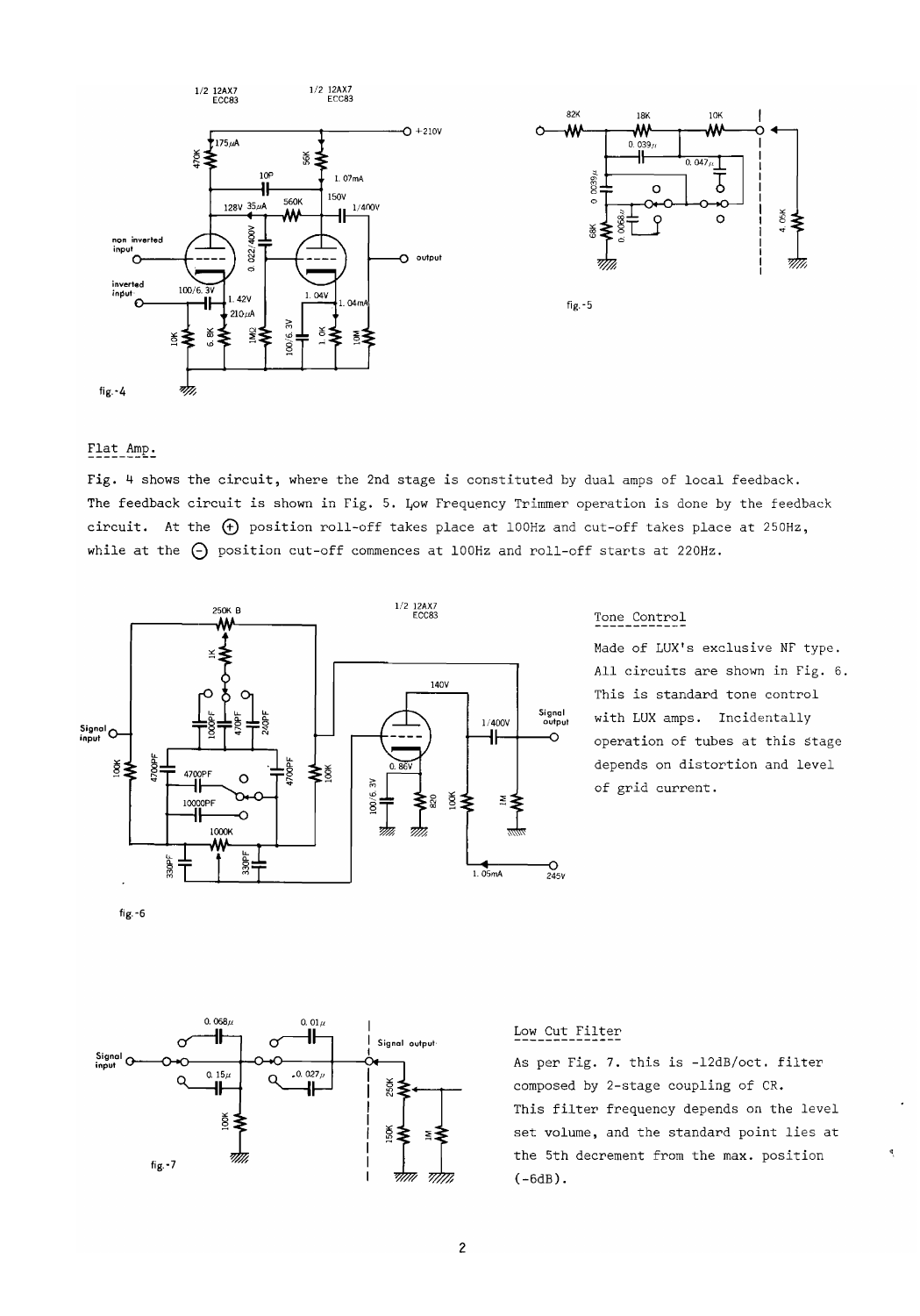

#### Output Amp.

Composed by cathode-follower as per Fig. 8. of zener is reduced down to the aliowable level by high cut filter.



#### High Cut Filter

Shown by Fig. 9, and attenuates -12dB/oct. by means of LC. The filter frequency is decided inview of load and lOOK ohms + 200pF (main input impedance and shield wire).



Headphone Amp.

Fig. 10 shows whole circuit, which is made by whole stage direct coupled pure complementary SEPP configuration. Q2 retains the fixed current load triggered by Q3 and yields the output of about 100rnW into 8 ohms.

fig.-lD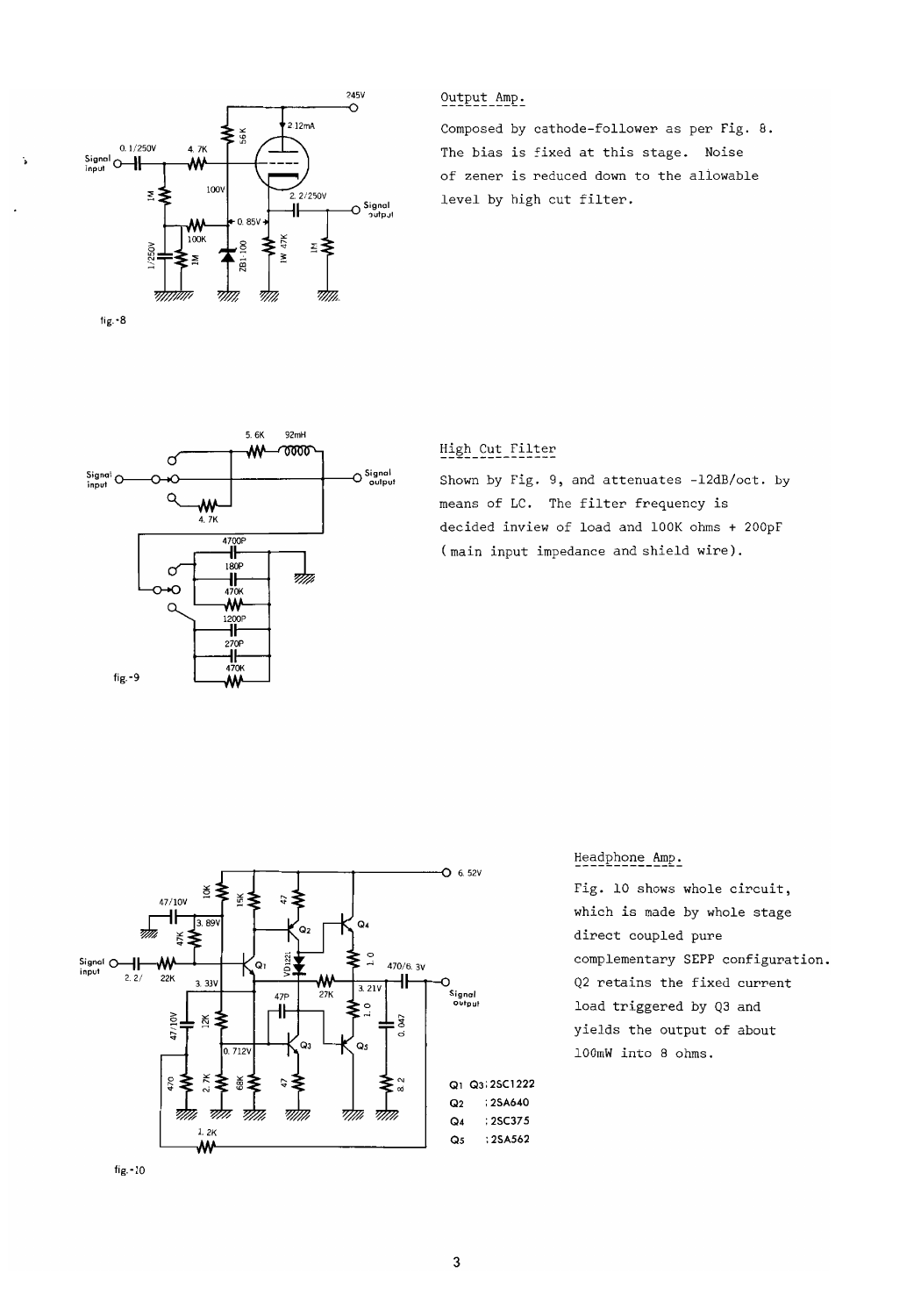

#### Time\_Delay\_Circuit

The circuit is shown by Fig. 11. Power supply section is common to headphone amp and pilot lamp. Q212 is put into operation the instant the power is switched on. As to Q213 bias is gradually given on the base through R231 and C215. To activate it some 0.4V is needed. When the power supply is 100% 0.4V equals 6%. To charge 6%, *T/CR* is needed by 6% which corresponds to 24 sec.  $(CR = 400uF.Kohns)$ .

Q211 is activated when Q213 is turned on, and relay functions to break allowing the Pre Out terminal to be open from short-circuiting.

Q2l2 is turned off the instant the power is switched off, and then Q2l3 and Q2l1 are turned off to let the relay.contact make and short-circuited.

Thenafter the base current of Q2l3 is supplied by D204.

PB-667



"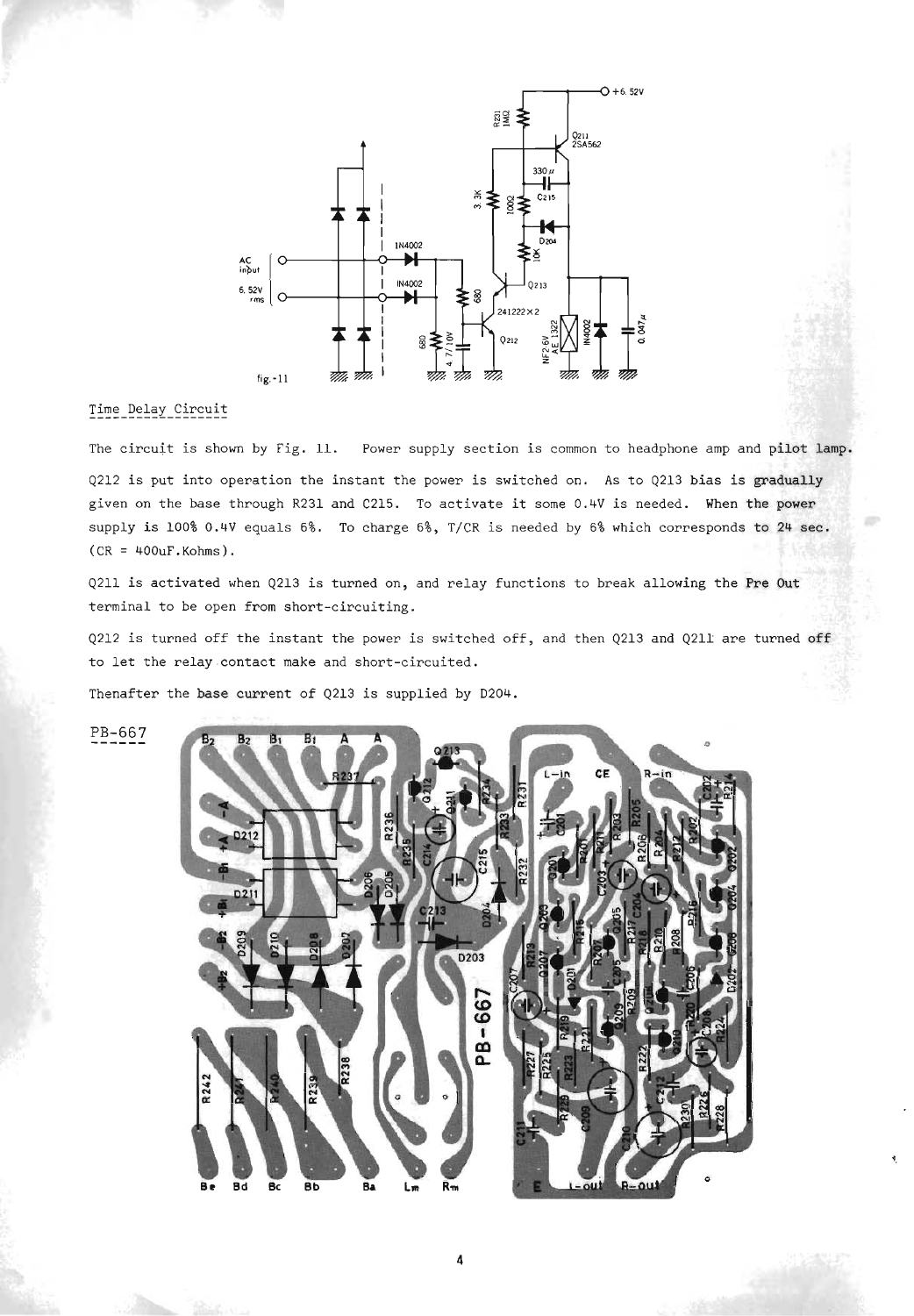| (tubler<br>1/2W<br>$-100$<br>$\blacksquare$<br>$0.0039$ uF<br>3300pF<br>$068$ uF<br>$022$ uF<br>$039$ uF<br>$.027$ uF<br>.01uf<br>15uF<br>1000pF<br>4700pF<br>1200pF<br>$-1174$<br>100uF<br>$\mathbb{R}$<br>2uF<br>Ē<br>220pF<br>150pF<br>70pF<br>180pF<br>(231)<br>Ë<br>53pF<br>10pF<br>Ë<br>47pF<br>$\tilde{c}$<br>÷<br>$\bullet$<br>$\bullet$<br>$\bullet$<br>$\bullet$<br>$\circ$<br>$\circ$<br>$\circ$<br>$\circ$<br>$\sim$<br>ᅌ<br>$\circ$<br>$\circ$<br>$\blacksquare$<br>0<br>$\sim$<br>0<br>Ă<br>Ć<br>ب<br>92mH<br>2uH<br>2.2M<br>1 MSOK<br>560K<br>47220K<br>150K<br>82K<br>68K<br>56K<br>18K<br>.8 <sub>k</sub><br>10K<br>.6K<br>X<br>$\frac{2}{3}$<br>$\frac{2}{\pi}$<br>≒<br>47K<br>33K<br>400V<br>$\frac{88}{300}$<br>$\begin{array}{c} 1250 \\ 1250 \\ 1250 \\ 1250 \\ \end{array}$<br>⋗<br>⋗ |       |  |  |  |  | Ó | $\mathbf{u}$ | $\bullet$ | $\bullet$<br>$M_{\odot}$ | $\bullet$ | 820 | 470 | 270K | 400V<br>Film | 400V |  | Film | នន | S, | នន |  | ္တ | SO | S0 | S0 | 500V<br>S <sub>0</sub> | 500V | 100W | 5.5V<br>Electrolytic |  |
|--------------------------------------------------------------------------------------------------------------------------------------------------------------------------------------------------------------------------------------------------------------------------------------------------------------------------------------------------------------------------------------------------------------------------------------------------------------------------------------------------------------------------------------------------------------------------------------------------------------------------------------------------------------------------------------------------------------------------------------------------------------------------------------------------------------|-------|--|--|--|--|---|--------------|-----------|--------------------------|-----------|-----|-----|------|--------------|------|--|------|----|----|----|--|----|----|----|----|------------------------|------|------|----------------------|--|
|                                                                                                                                                                                                                                                                                                                                                                                                                                                                                                                                                                                                                                                                                                                                                                                                              | $-5%$ |  |  |  |  |   |              |           |                          |           |     |     |      |              |      |  |      |    |    |    |  |    |    |    |    |                        |      |      |                      |  |

T

 $\hat{\mathbf{q}}$ 

h

|                                                                                                 |       | QUANTITY    |                             |         |               |               |       |           |                    |                       |         |            | 14321252261421232                          |                          |                     |                                                         |                           |                                  |                | $\sim$                                                    |                     |                |      |                       |     |   | - ~ ~ ~ ~ ~ ~ ~ ~ ~ ~ ~ ~ ~ ~ ~ ~ |              |     |                            |     |     |     |   |                  | ⊣                                |
|-------------------------------------------------------------------------------------------------|-------|-------------|-----------------------------|---------|---------------|---------------|-------|-----------|--------------------|-----------------------|---------|------------|--------------------------------------------|--------------------------|---------------------|---------------------------------------------------------|---------------------------|----------------------------------|----------------|-----------------------------------------------------------|---------------------|----------------|------|-----------------------|-----|---|-----------------------------------|--------------|-----|----------------------------|-----|-----|-----|---|------------------|----------------------------------|
|                                                                                                 |       |             |                             |         |               |               |       |           |                    |                       |         |            |                                            |                          |                     | (NON POLAR)<br>Σ                                        |                           |                                  |                | $\mathbb{R}$                                              | Ξ                   | $\overline{a}$ | 1/2W | 1/4M                  | Ξ   | ÷ | ÷                                 |              |     |                            |     |     |     | z |                  | transfer (AE1322)                |
| <b>TIST</b>                                                                                     |       | TYPE        | PB-667                      | $SD-1B$ | 1N4002        | M4E           | 1K188 | $VD-1221$ | 2SA562Y            | 2SA640                | 2SC735Y | 2SC1222E   | 10 <sup>T</sup><br>4<br>25V<br>10V<br>6.3V | Ė<br>47                  | 470uF               | 330uF<br>10V                                            | 2.2uF<br>10V              | $0.047uF$<br>$47pF$<br>50V       | 50V            | $-5%$<br>$\begin{array}{c} 10K \\ 2.2K \\ 1K \end{array}$ | ÷                   | z              | 270K | ÷<br>1 M <sub>3</sub> | 68K |   | 47K<br>27K<br>22K                 | 15K<br>12K   | 10K | $3.3K$<br>$2.7K$<br>$1.2K$ | 680 | 470 | 100 | ። | 47.2<br>$\infty$ | circuit<br>2<br>$\tilde{\delta}$ |
| REPLACEMENT PARTS<br>- 1<br>$\cdot$<br>$\blacksquare$<br>$CL35/\Pi$<br>$\overline{\phantom{a}}$ |       | Description | Board<br>Circuit<br>Printed | Diode   | ÷             | ÷             | ÷     | Varister  | Transistor         | ÷                     | ÷       | ÷          | ectrolytic<br>ដី                           | ÷                        | Ξ                   | ÷                                                       | Tantalum                  | Film<br>Polyester                | Ceramic        | stor<br>Resi:                                             | Ξ                   |                |      |                       |     |   |                                   |              |     |                            |     |     |     |   |                  | Relay                            |
| MODEL.                                                                                          | PB-66 |             |                             | $\sim$  | ٠<br><b>M</b> | $\rightarrow$ | s.    | ٠         | ٠<br>$\sim$ $\sim$ | $\bullet$<br>$\infty$ |         | $\ddot{a}$ | $\bullet$<br>$\mathbf{1}$                  | $\blacksquare$<br>$\sim$ | Z<br>$\blacksquare$ | $\bullet$<br>$\overline{ }$<br>$\overline{\phantom{0}}$ | ٠<br>t.<br>$\blacksquare$ | $\ddot{\circ}$<br>$\overline{a}$ | $\overline{ }$ | $\infty$<br>$\overline{\phantom{0}}$                      | G<br>$\overline{ }$ | 20             |      |                       |     |   | <b>GRARAS</b>                     | COORDRAMARES |     |                            |     |     |     |   |                  | 39                               |

# PB-668/669

Г

 $\overline{\Gamma}$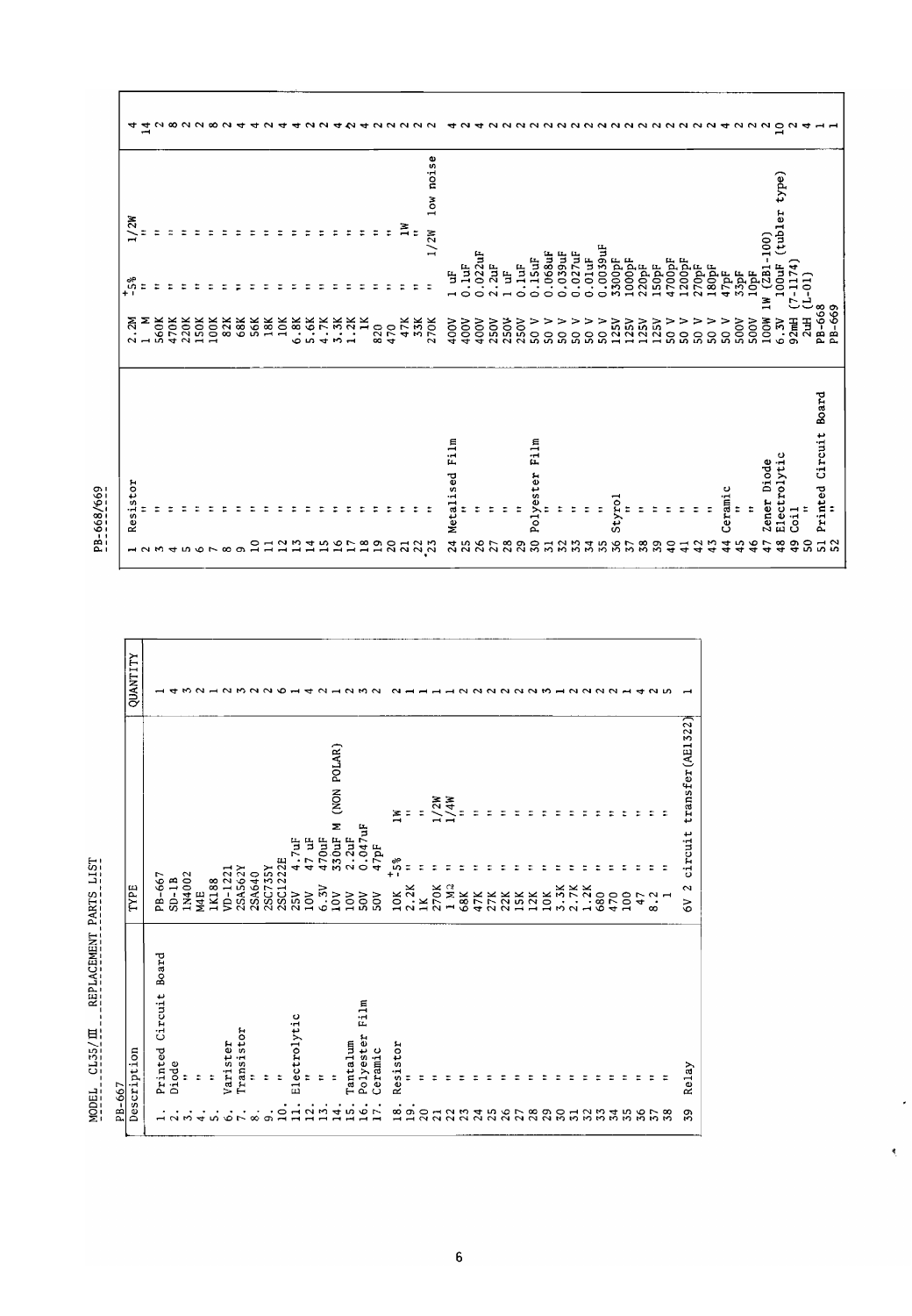BLOCK DIAGRAM

 $\mathbf{\dot{a}}$ 

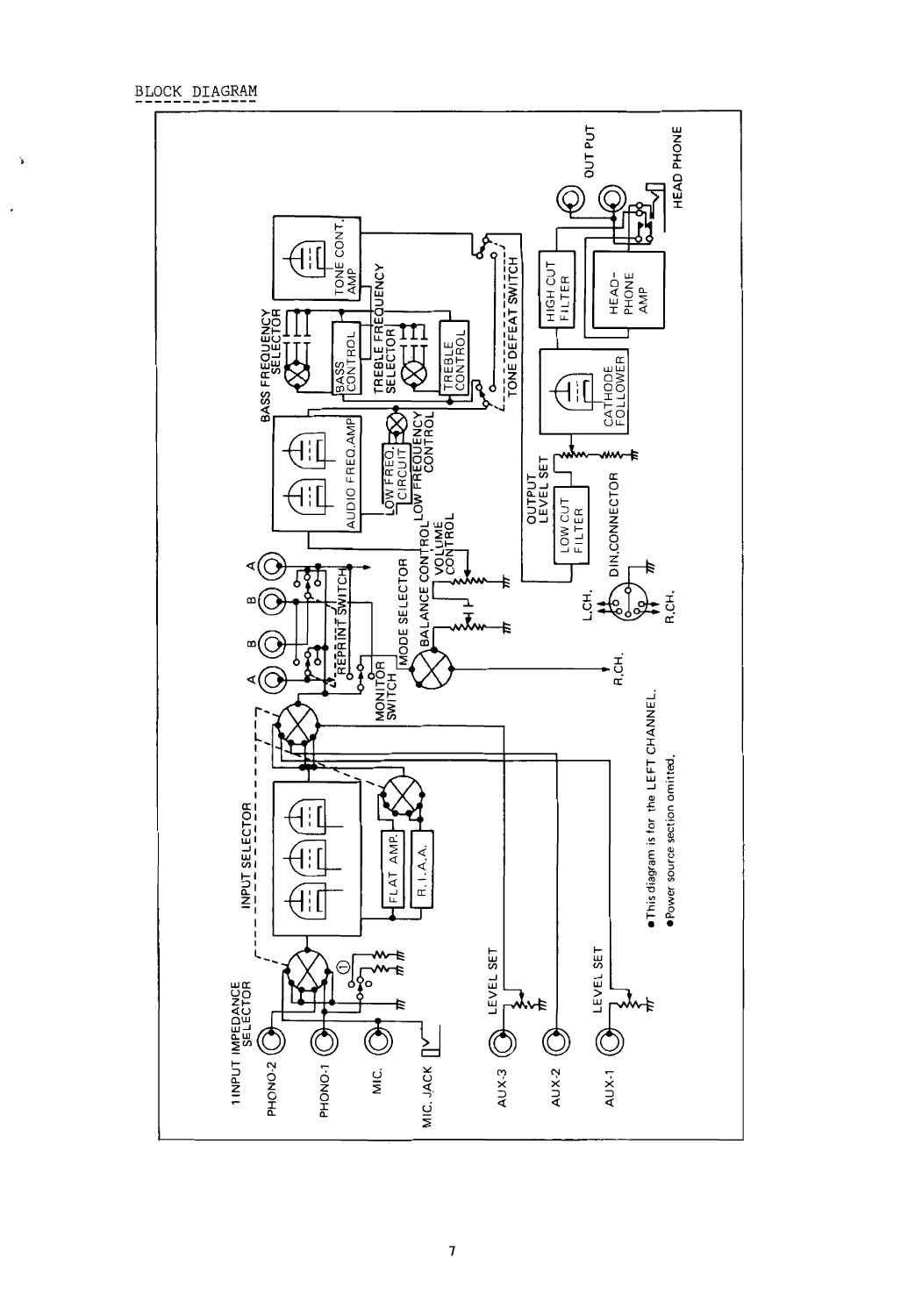## **SPECIFICATIONS**

| Tubes:                                                   | 12AX7 (6), 12AU7 (1)                                                                                                                                       |  |  |  |  |  |  |  |  |  |  |  |
|----------------------------------------------------------|------------------------------------------------------------------------------------------------------------------------------------------------------------|--|--|--|--|--|--|--|--|--|--|--|
| Frequency Response:                                      | $15Hz - 40,000Hz (-1dB)$                                                                                                                                   |  |  |  |  |  |  |  |  |  |  |  |
| T.H.D.:                                                  | no more than 0.06% (rated output: 2V)                                                                                                                      |  |  |  |  |  |  |  |  |  |  |  |
| Output Voltage:                                          | Max. 15V (distortion 0.3%)                                                                                                                                 |  |  |  |  |  |  |  |  |  |  |  |
| Output Impedance:                                        | 550-ohms                                                                                                                                                   |  |  |  |  |  |  |  |  |  |  |  |
| Input Sensitivity:<br>(output; 1V,<br>output level max.) | phono-1<br>1.4 <sub>m</sub><br>phono-2<br>1.4 <sub>m</sub><br>aux-1<br>140mV (variable)<br>aux-2<br>140mV<br>aux-3<br>140mV (variable)<br>microphone 0.7mV |  |  |  |  |  |  |  |  |  |  |  |
| Input Impedance:                                         | phono-1<br>100K ohms, 50K ohms, 30K ohms<br>phone-2<br>50K ohms<br>100K ohms<br>aux-1<br>150K ohms<br>aux-2<br>aux-3<br>100K ohms<br>microphone 50K ohms   |  |  |  |  |  |  |  |  |  |  |  |
| S/N Ratio:                                               | better than 64dB (phono-1 & 2)<br>better than 77dB (aux-1 & 2 & 3)<br>better than 60dB (microphone)                                                        |  |  |  |  |  |  |  |  |  |  |  |
| Equalizer:                                               | R.I.A.A. (strandard deviation ± 0.3%)                                                                                                                      |  |  |  |  |  |  |  |  |  |  |  |
| Tone Control:<br>Bass:<br>Treble:                        | LUX type NF system with defeat position<br>150Hz, 300Hz, 600Hz<br>1.5KHz, 3KHz, 6KHz                                                                       |  |  |  |  |  |  |  |  |  |  |  |
| Filter:                                                  | Low cut<br>25Hz, 60Hz<br>7KHz, 12KHz<br>High cut                                                                                                           |  |  |  |  |  |  |  |  |  |  |  |
| Low Frequency<br>Trimmer:                                | $100Hz - 800Hz$ ( $\pm$ 0.8dB, 250Hz)                                                                                                                      |  |  |  |  |  |  |  |  |  |  |  |
| Attenuator:                                              | $-20dB$                                                                                                                                                    |  |  |  |  |  |  |  |  |  |  |  |
| Accessories:                                             | Monitor Circuit, Phono Input<br>Tape<br>Impedance Selector, Socket for step-up<br>transformer, Headphone Circuit                                           |  |  |  |  |  |  |  |  |  |  |  |
| Dimensions:                                              | 476 (19-1/25") W x 275 (11") D x 190<br>$(7-3/5'')$ Hmm                                                                                                    |  |  |  |  |  |  |  |  |  |  |  |
| Weight:                                                  | Net 12Kgs (26.40 lbs)<br>Gross 14 Kgs (30.8 lbs)                                                                                                           |  |  |  |  |  |  |  |  |  |  |  |

Specifications and appearance design subject to possible change without notice.

 $\hat{\boldsymbol{\epsilon}}$ 

 $\P$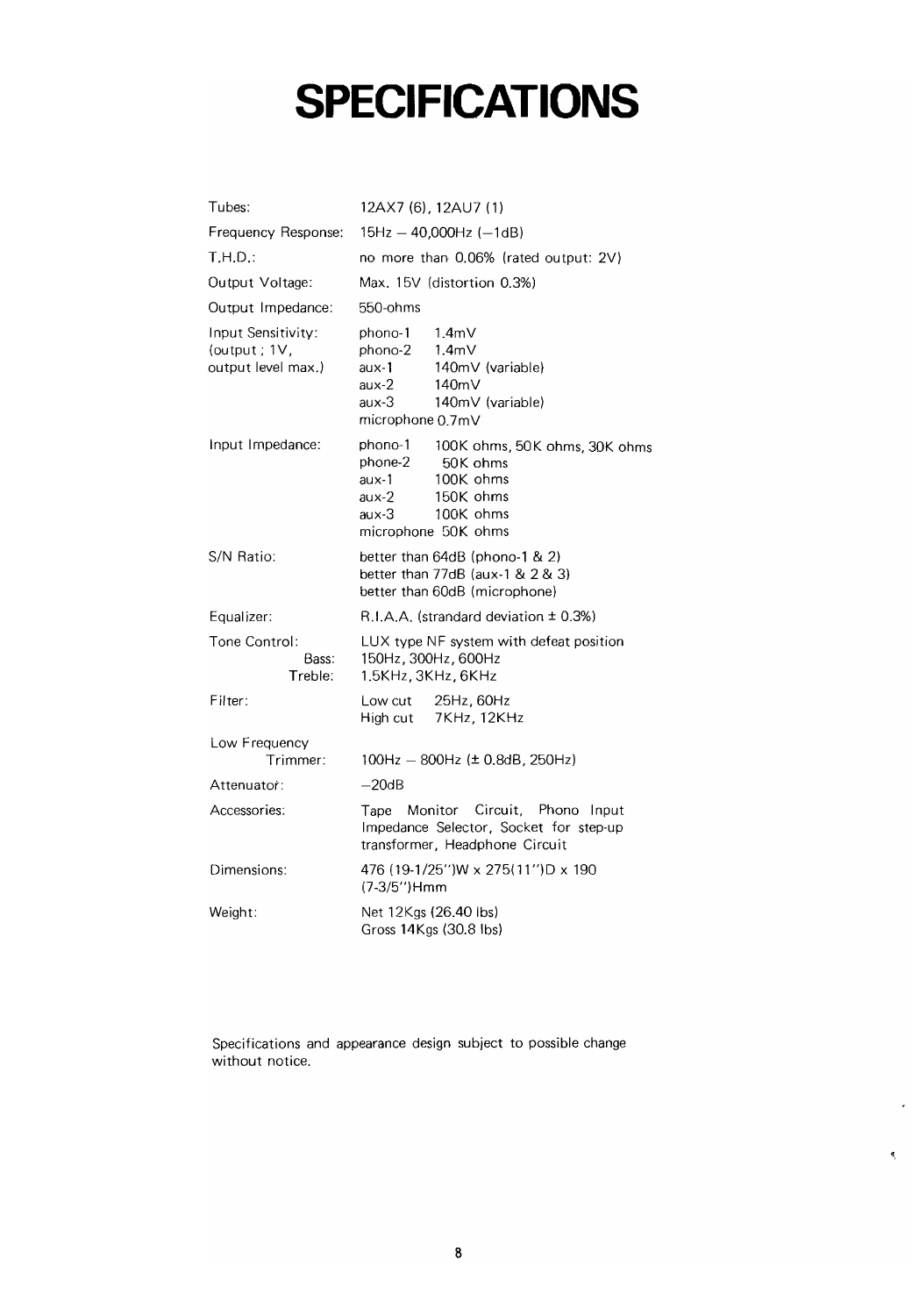

 $\mathbf{r}$ 

 $\ddot{\phantom{a}}$ 

 $\ddot{\phantom{a}}$ 

### **LUX CORPORATION, JAPAN**

 TElEX:J63694 **HEAD OFFICE 81 FACTORY** 1-8-31 NAGAHASHI, NISHINARI-KU OSAKA PHONE:632 0031 CABlE:lUXELECT OSAKA

## **LUX AUDIO OF AMERICA LTD.**

New York 11791, U.S.A. 200 Aerial Way. Syosset. New York 11791. U.S.A. PHONE: (516) 822-7070

 $\bar{\mathcal{L}}$ 

l,

 $\ddot{\phantom{a}}$ 

~.

 $\epsilon$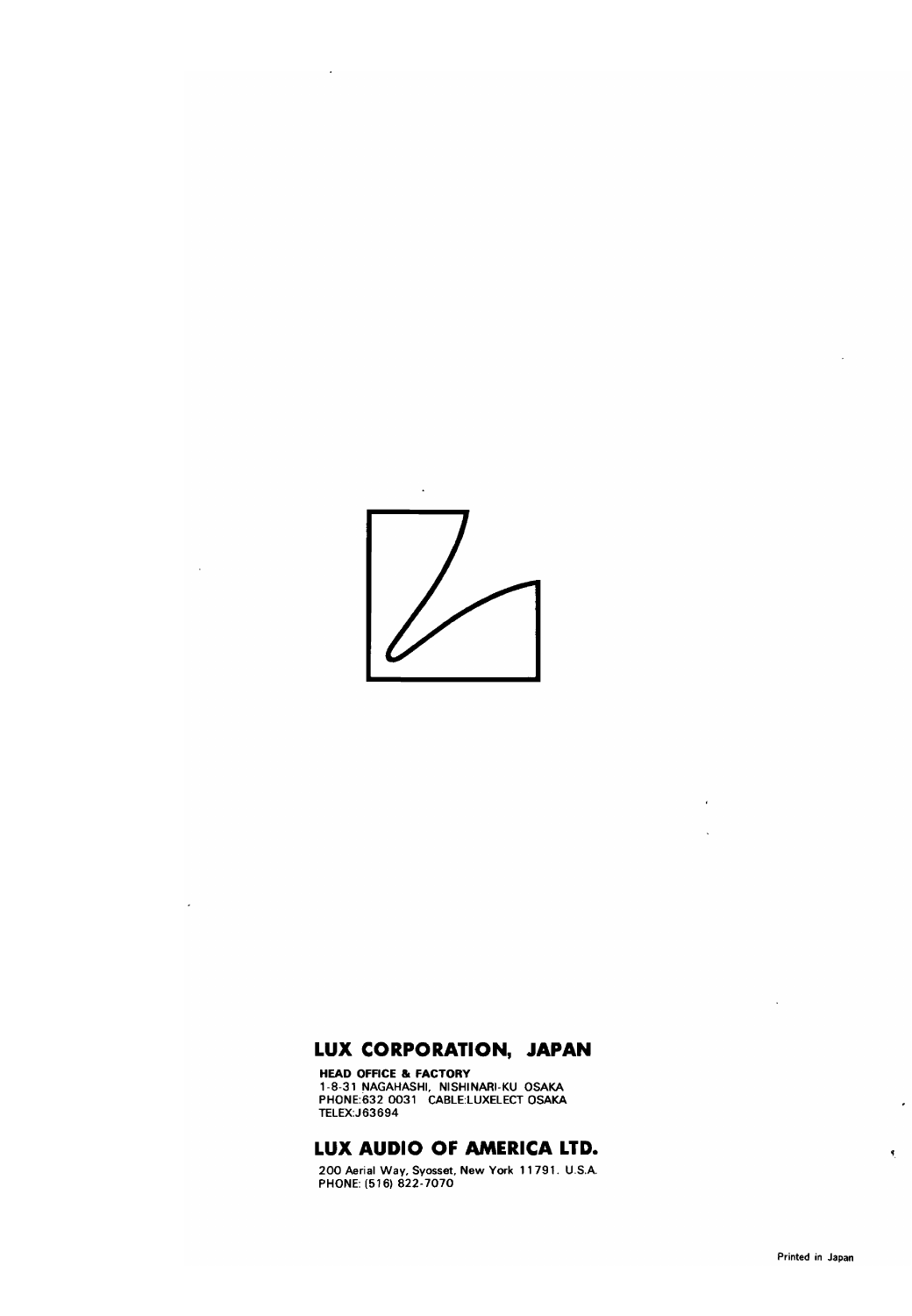